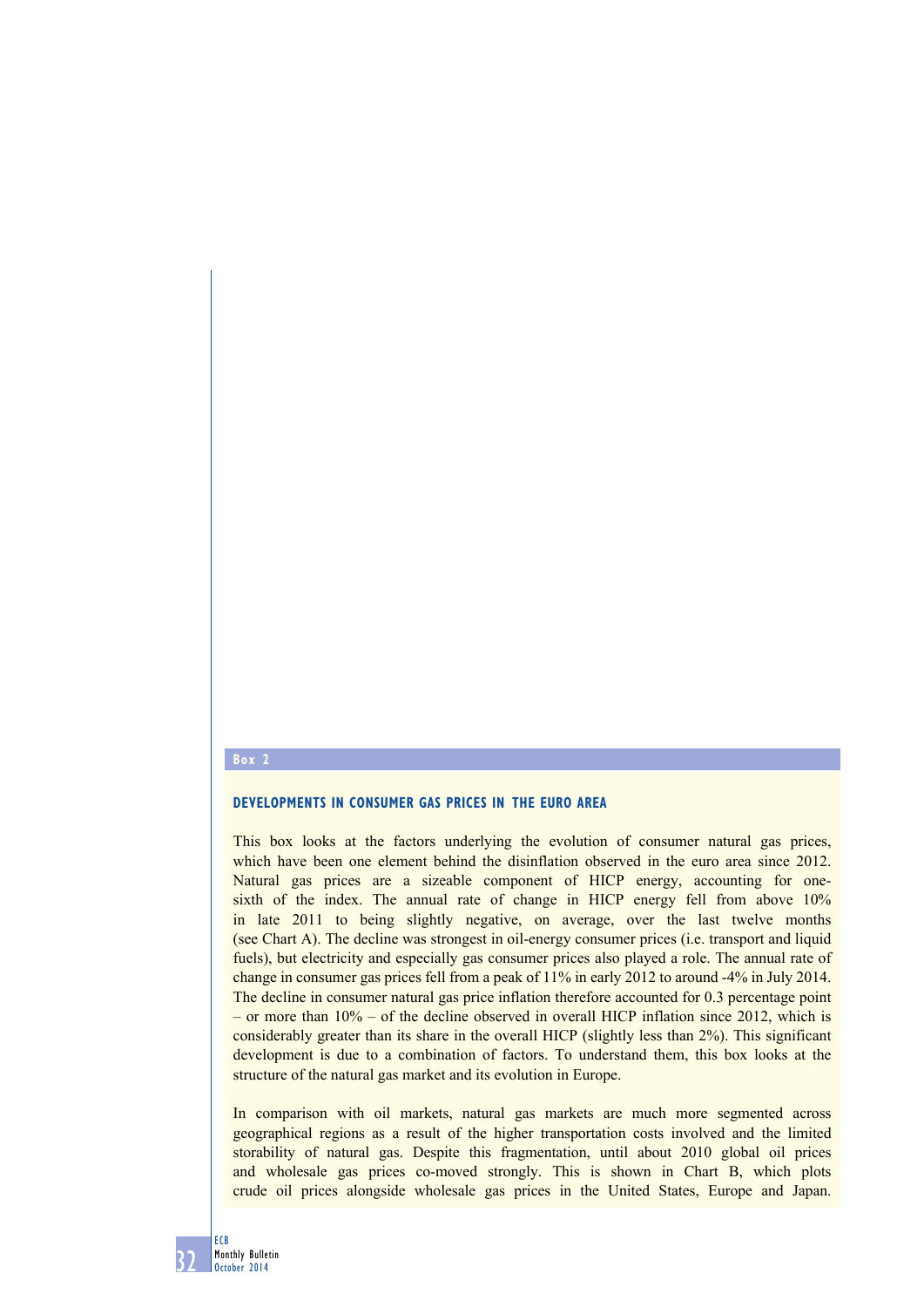## **Economic and monetary developments**

Prices and costs

#### (annual percentage changes; percentages) transport fuels gas month. heat energy  $\rightarrow$  energy electricity solid fuels liquid fuels 14 14 12 12 10 10 8 8 6 6 4 4 2  $\overline{2}$  $\overline{0}$ 0 -2  $\overline{c}$ -4 -4 Jan. July Jan July Jan. **July** Jan. July 2011 2012 2013 2014

**chart a contribution to annual rate of** 

**change in hicp energy**



Gas prices in Japan and Europe moved most closely with crude oil prices, as they were formally indexed to the price of oil. Wholesale gas prices in the United States were more volatile, but they also tended to co-move broadly with oil prices on account of some switching between energy types (natural gas and fuel oil).<sup>1</sup> However, since 2010, natural gas prices and crude oil prices in the United States have stopped co-moving, primarily owing to the growing production of shale gas. In Japan, wholesale gas prices continue to co-move with oil prices, although the indexation with oil prices may come under pressure as spot markets in Asia start to develop.<sup>2</sup>

The situation in Europe has become more nuanced in recent years.<sup>3</sup> In Europe, unlike in the United States, most gas has been supplied on the basis of long-term contracts agreed between incumbent gas companies and the key gas-producing countries of Norway, Russia and the Netherlands. These prices are captured by the "euro area contracted border price" series shown in Chart B. However, spot markets for natural gas have also grown steadily in importance in Europe. This evolution, combined with high oil prices and low demand for natural gas following the economic crisis, has led to a renegotiation of many indexed contracts, linking new contracts

Sources: Eurostat and ECB calculations.

Sources: Haver Analytics and ECB calculations. Notes: The European spot gas price is calculated as the average of Belgium (Zeebrugge) and Netherlands (TTF) prices. MMBtu stands for one million British thermal units.

<sup>1</sup> See, for example, the discussion in Brown, S. P. A. and Yücel, M. K., "What Drives Natural Gas Prices?", *The Energy Journal*, International Association for Energy Economics, Vol. 29, No 2, 2008, pp. 45-60. "Natural gas market analysts generally emphasize weather and inventories as drivers of natural gas prices. … we show that when these and other additional factors are taken into account, movements in crude oil prices have a prominent role in shaping natural gas prices. Our findings imply a continuum of prices at which natural gas and petroleum products are substitutes.

<sup>2</sup> See, for instance, the discussion in Medlock III, K. B., "Natural Gas Price in Asia: What to Expect and What It Means", James A. Baker III Institute for Public Policy, Rice University, Houston, 2014.

<sup>3</sup> For a more detailed discussion of wholesale gas prices in Europe, see also Section 5, "Wholesale gas prices", *Quarterly Report on European Gas Markets*, Vol. 6, issue 2, Market Observatory for Energy, DG Energy, European Commission, second quarter 2013.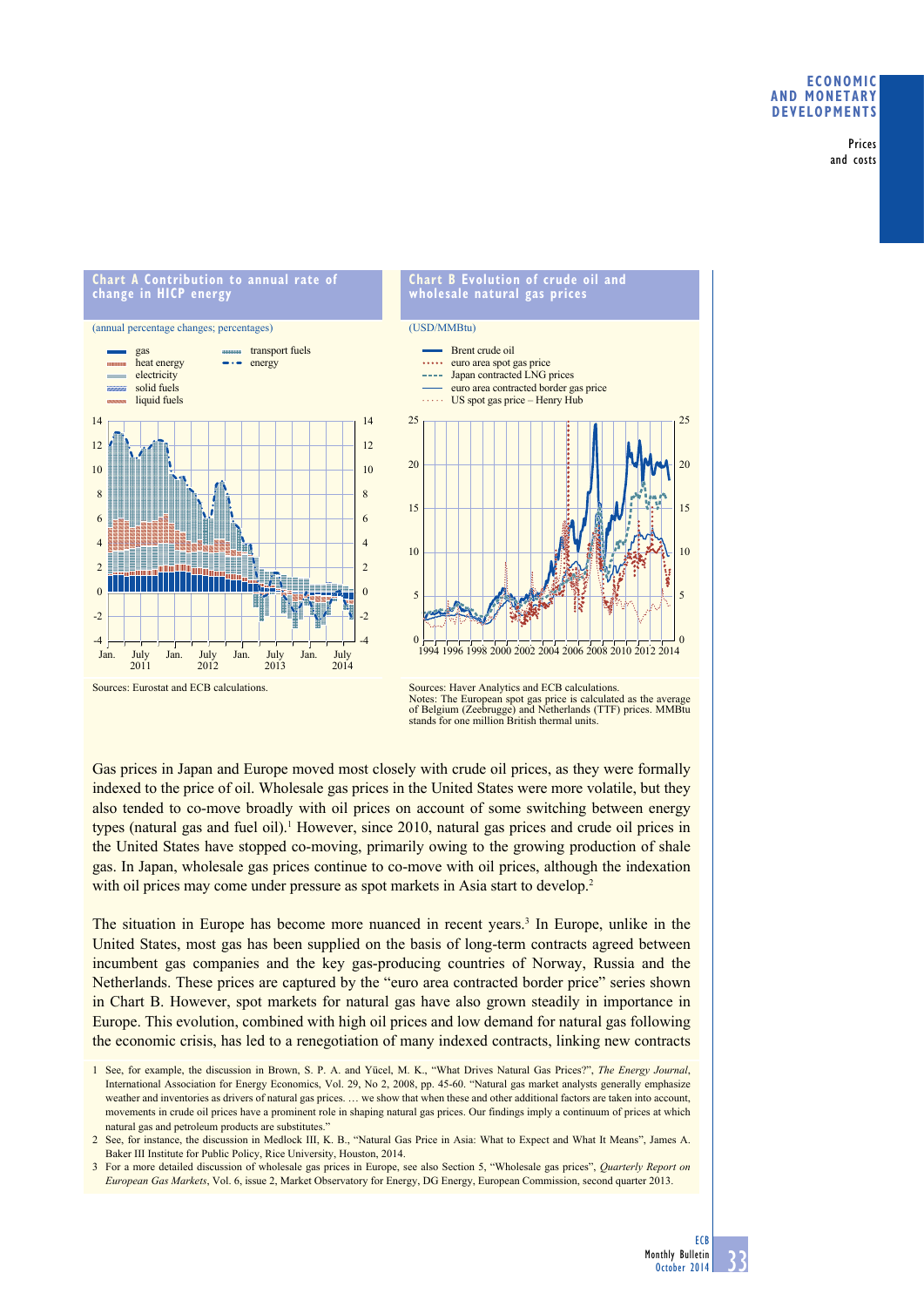to spot markets (so-called "gas-to-gas pricing"). In Europe, spot market prices for natural gas have tended to be below those of contracted border prices and to be more volatile, as they reflect supply-demand developments in the natural gas market (e.g. increased demand owing to cold weather will tend to push up prices even if only for a limited period of time). As also shown in Chart B, since 2009 gas prices in Europe have increasingly decoupled from oil prices and did not increase as strongly as oil prices between 2009 and 2011. In 2012 and 2013 there were no strong movements in either oil or natural gas prices.

Since the beginning of 2014, wholesale gas prices in Europe have declined, despite the difficult political situation in Ukraine and uncertainties concerning Russia's gas supply. This has surprised many analysts. Market evidence suggests that, despite the geopolitical risks, the weakness of European gas prices is due to a combination of factors: ongoing low demand, resulting from subdued economic activity; the very mild winter (lower heating demand) and relatively cool summer (lower air conditioning demand) in 2014; and the fact that gas storage facilities are almost full across Europe. The decline in wholesale gas prices (border and, in particular, spot market prices) has been higher than expected on the basis of past co-movements with oil prices (see Chart C). In addition, consumer prices thus far have followed contracted border gas prices more closely, perhaps because spot markets are more oriented towards larger industrial users.

Another noteworthy feature is that there are some differences in consumer gas prices across the larger euro area economies, despite a high degree of co-movement in terms of year-on-year changes (see Chart D). For instance, consumer natural gas prices in Italy declined by around 10%

### **chart c co-movement of hicp gas with crude oil and wholesale natural gas prices**



### **Chart D Annual rates of change in consumer gas prices in largest euro area economies**